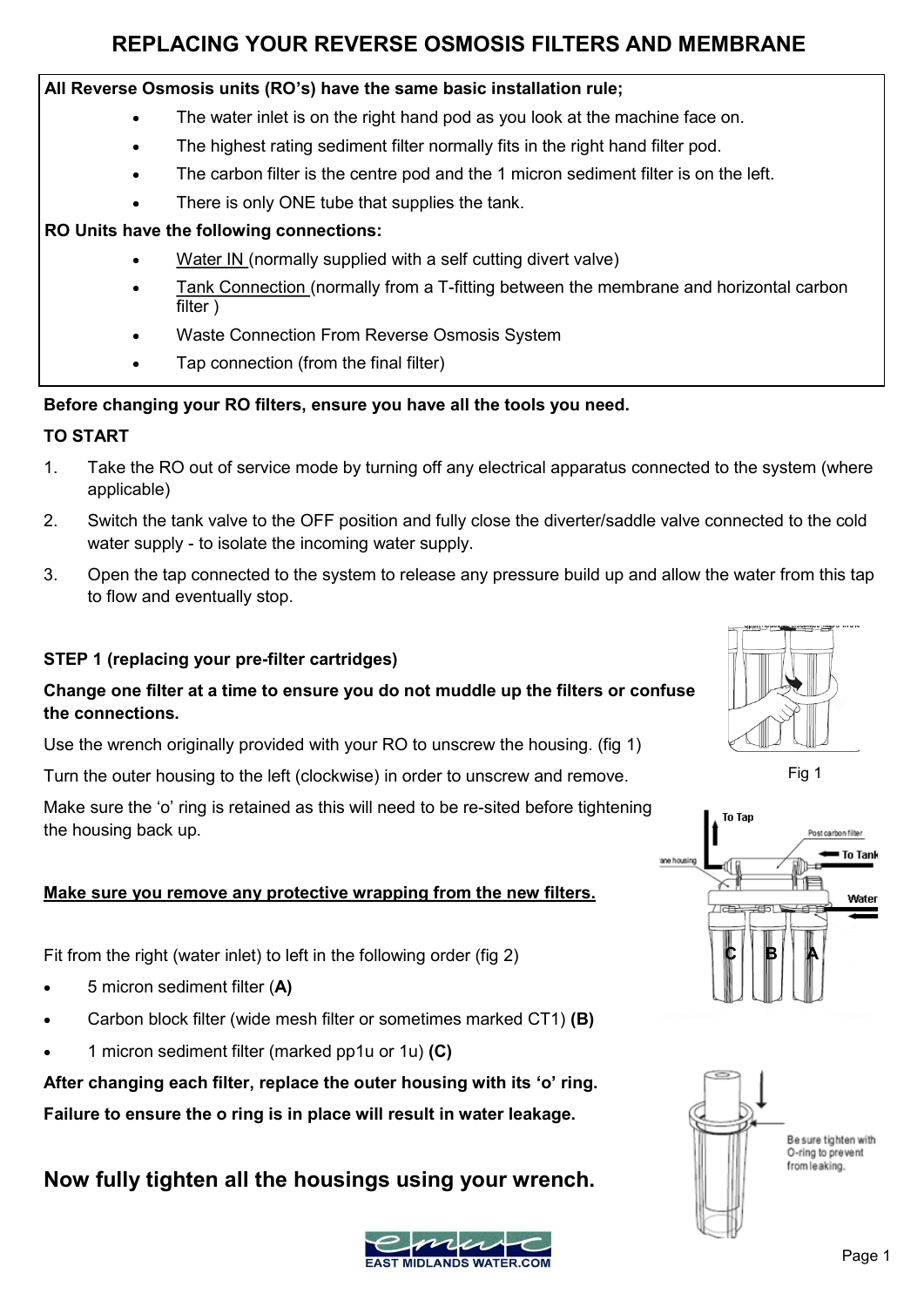# **REPLACING THE MEMBRANE**

Your RO membrane will need replacing every 18 months in order for the system to operate correctly. A pair of long nosed pliers may be useful when removing the old membrane.

The membrane housing is located on the top part of the system (see overview diagram on page ) and is in a horizontal position with a screw cap end to the right. We advise that the tubing connected to the housing cap is disconnected prior to removing

the cap.

Most of the units are fitted with a "Jaco" compression fitting. Simply unscrew the nut and pull out the tubing. Some units may be supplied with a push fit type connector. To remove, push down the collett and at the same time pull the tube out of the fitting.

Push in collet: Remove pipe:

Once you have removed the tube, un screw the end cap from the membrane housing.

**Remove the shrink-wrap** from the membrane and then push into the housing.



The large bung should be at the cap end of the housing. Replace the screw cap and tighten, finally replace the tube and retighten the "Jaco" nut if fitted.

# **REPLACING THE POST CARBON FILTER (EVERY SIX MONTHS)**

The replacement post carbon filter provided is supplied as a generic filter and can be used with either push or jaco (screw) fittings. You will first need to remove the tubes attached to the fittings on the installed filter. For jaco fittings simply unscrew the jaco nut and pull out the tube. For push fittings, push the collet into the fitting and whilst the collet is depressed pull out the tube. Once you have removed the tubing unclip the filter from the RO system. Unscrew the fittings from the filter and screw into the new filter. Then simply clip the filter back onto the RO unit and replace the tube. For push fittings simply push the tube into the fitting. For jaco style, push the tube into the fitting and secure using the jaco nut.

Clip the new filter onto the RO and replace the tube. Secure as per the type of fitting you have (screw or push fit).

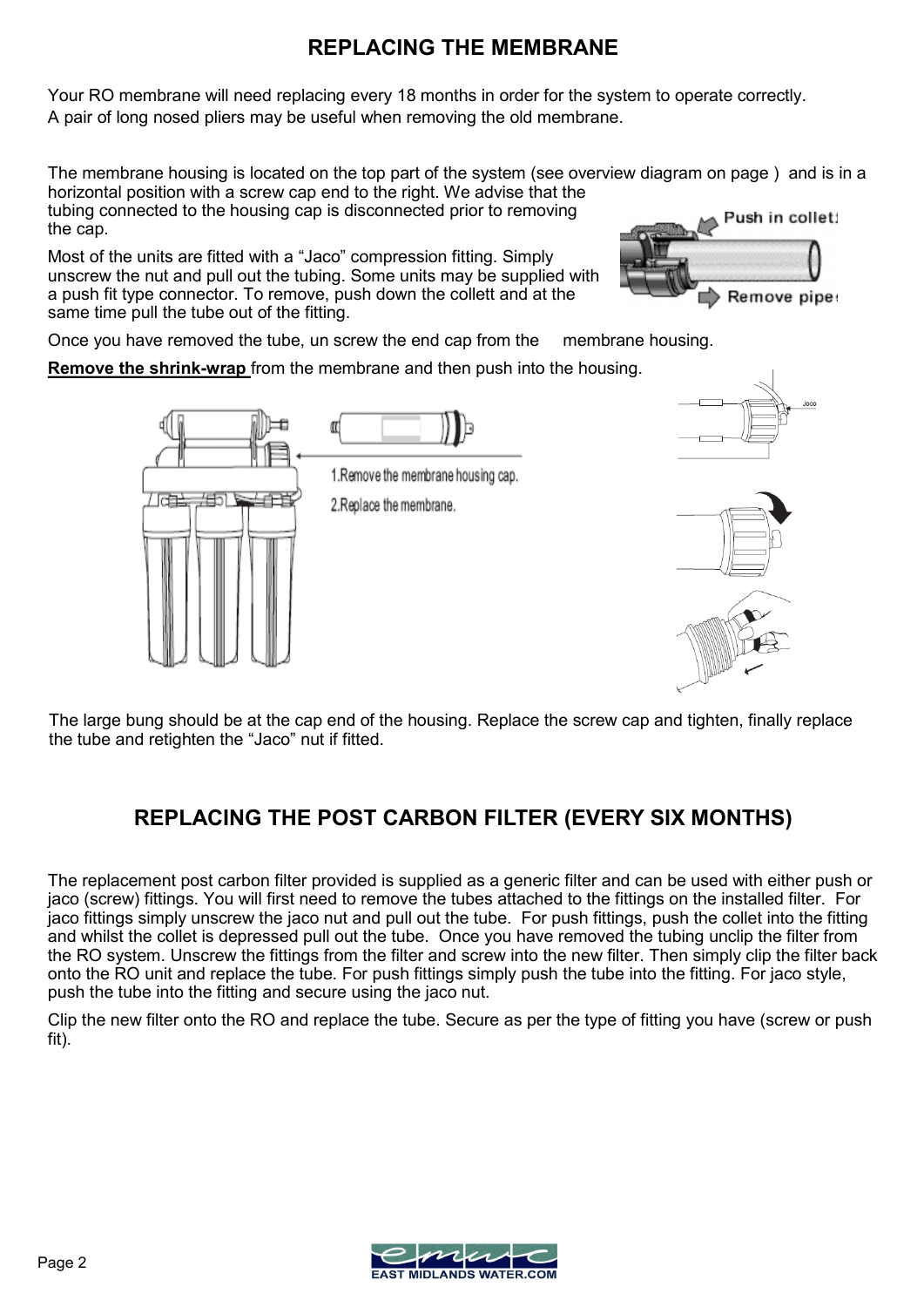# **PUTTING BACK INTO SERVICE**

Ensure that all your connections are fully watertight.

Fully open the water diverter valve located on the cold water pipe.

Switch any electrical apparatus connected to the Reverse Osmosis system back to **ON.** Allow the water to run for several minutes before turning the tap connected to the RO unit off and turning the tank valve back to the on position.

Allow the tank to fill (approximately 1.5 hours or more on an unpumped system)

## **YOU WILL NEED TO EMPTY THE TANK ON THE INITIAL START UP AFTER FITTING NEW FILTERS.**

Discard this tank of water by running the RO tap until the tank is empty.

Allow the system to refill completely.

You can now enjoy your RO water again



Please note: We use a number of suppliers for our Reverse Osmosis filters and membranes, all with their